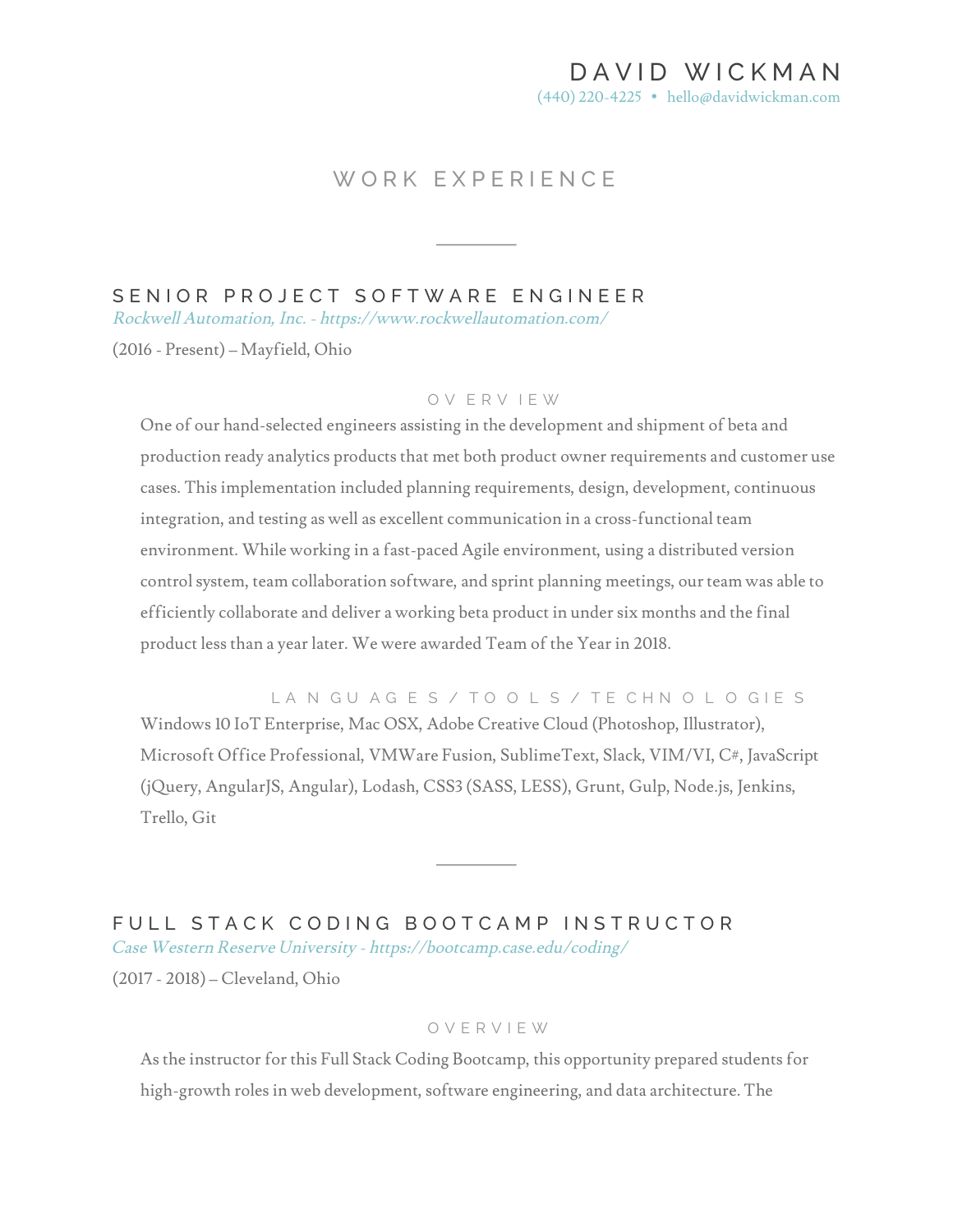# DAVID WICKMA N

(440) 220-4225 • hello@davidwickman.com

Bootcamp began with the front-end fundamentals of HTML, CSS, and JavaScript and then migrated to the fundamental server-side architecture with Node.js, Express, and databases spanning MySQL, MongoDB, and Firebase. After the fundamentals, students moved on to more advanced front-end framework architectures with React as well as mastering market-specific technologies and computer science fundamentals. Starting with informative lectures, leading individual and team exercises/projects, and mentoring students to be junior web developers, engineers, technical leads, project managers, or even QA testers, my instructor role helped them gain the skills needed to use the latest languages and technologies that employers need most.

### CTO/LEAD FRONTEND & BACKEND ENGINEER 33 Mile Radius - http://www.33mileradius.com/

(2015) – Independence, Ohio

#### O V ERV IEW

Led our team in building and maintaining single page web applications and customized content management tools used to create SEO optimized websites for our clients. Our Agile development team laid out the requirements needed for our applications, executed on them in-house as well as coordinating with remote resources to deliver new features, maintain application and website uptimes, and continuously integrate new code on staging and production environments.

#### LANGUAGES / TOOLS / TECHNOLOGIES

Mac OSX, SublimeText, VIM/VI, Microsoft Office Professional, Adobe Creative Cloud (Photoshop, Illustrator, InDesign), Meteor, Static Site Generators, HTML5, CSS3 (SASS), JavaScript (Native, jQuery, Angular), Handlebars, Blaze, Grunt, NPM, Node.js (Custom Plugins and Server-Side), Docker, AWS, MongoDB, DeployBot.

## SENIOR FRONTEND ENGINEER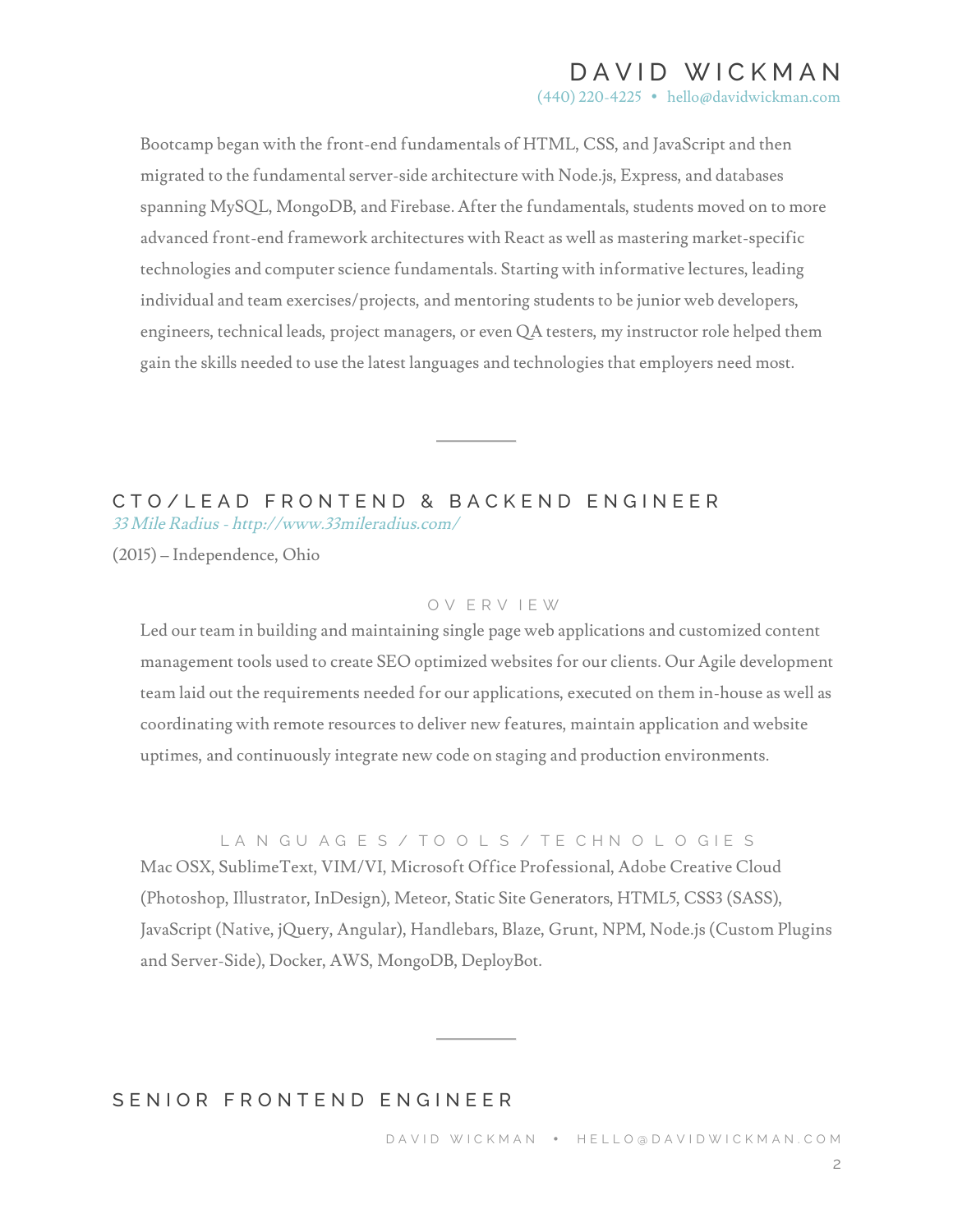# DAVID WICKMA N

(440) 220-4225 • hello@davidwickman.com

Sherwin Williams - https://www.sherwin-williams.com/

(2012 - 2015) – Cleveland, Ohio

## SENIOR FRONTEND ENGINEER - Sherwin Williams Project Team

### OVERVIEW

Member of the Sherwin Williams Senior Project team and responsible for the creation of new content and applications on the Sherwin-Williams.com website using the frontend web stack including HTML5, CSS3/SASS/LESS, JavaScript/jQuery, Backbone.js, AngularJS, Underscore, and GIT/SVN for distributed version control. Daily activities also included integration with two different content management systems that served the Sherwin Williams sites, Oracle's UCM/Site Studio for External Applications (SSXA) and Serena Collage, as well as using Jenkins to continuously integrate code on development and staging servers.

### LANGUAGES/TOOLS/TECH NOLOGIES

Mac OSX, SublimeText, Microsoft Office Professional, Lotus Notes, Adobe Photoshop, Adobe Illustrator, HTML5, CSS3/SASS/LESS, ColdFusion, JavaScript/jQuery, Backbone.js, Underscore, GIT, SVN, Java, Oracle, Eclipse, Trello, Jira, Jenkins.

FRONTEND ENGINEER - Sherwin Williams Diversified Brands

### OVERVIEW

Lead frontend engineer for 30+ diversified brands including Dutchboy, Thompson's Water Seal, Krylon, Purdy, Minwax, Pratt & Lambert, and H&C Concrete. Responsible for gathering project requirements, building new features, and maintaining old features while working with the frontend web stack including HTML5, CSS3, JavaScript/jQuery.

### LANGUAGES/TOOLS/TECHNO LOGIES